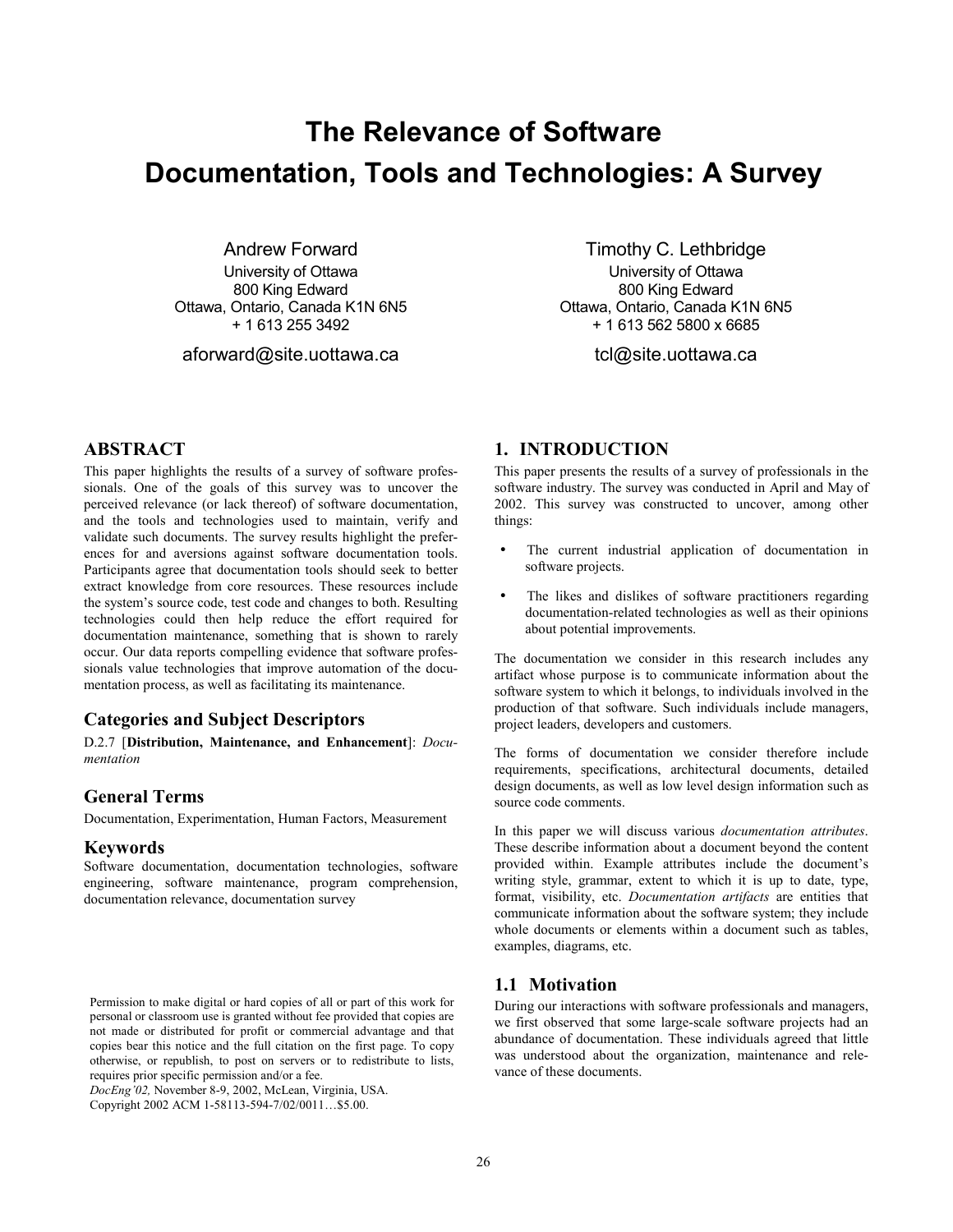A second observation was that several small to medium-scale software projects had little to no software documentation. Individuals in these groups said they believed in the importance of documentation, but timing, budget and scheduling constraints left few resources for these individuals to adequately document their work.

The primary questions arising from the above interactions are:

- How is software documentation used in a project?
- How does that set of documents favorably contribute to the software project (such as improving program comprehension)?
- How can technology improve the use and usefulness of such documentation?

One of the large-scale projects sought practical solutions to organizing and maintaining document information. Meanwhile, the smaller projects were looking for the benefits of documentation from both a value-added and a maintenance perspective.

In search of answers, we performed a systematic survey to question the thoughts of software practitioners and managers. Our approach is to build theories based on empirical data; possibly uncovering evidence that questions our intuition and common sense about documentation and its role in software engineering.

# **1.2 Related Work**

Curtis et al [\[5\]](#page-7-0) interviewed personnel from 17 large software projects. Their analysis was focused on the problems of designing large software systems, but many results report directly about the use (and mis-use) of documentation in a software project.

Our work provides statistical data that affirm some of the documentation issues Curtis identified.

Abdulaziz Jazzar [\[10\]](#page-7-0) conducted an empirical investigation using a comparative case study research method. The basis for the work was concerned with the requirements for information system documentation.

Jazzar's work resulted in eight hypotheses that attempt to model the requirements for achieving effective, high quality documentation products and processes.

Our work complements Jazzar's as we focused on the attributes of quality documents, whereas Jazzar focused on the process of quality documentation.

In addition, our work contributes knowledge about several other facets of documentation including the current use and perception of software documentation tools and technologies.

# **1.3 Background**

Before conducting the main survey described in this paper, we conducted a pilot study to help develop and refine the questions. The pilot-study participants were sampled from a fourth year software engineering course offered at the University of Ottawa in January and March 2002. Half of the 32 participants had over one year experience in the software industry.

The official survey, conducted in April 2002, featured fewer and more concise questions with an improved sampling approach. All participants had at least one year of experience in the software industry; several had over ten years experience.

A summary of the survey data as used in this paper, as well as a more detailed account of the results is available on-line [\[7\].](#page-7-0) Individual responses and identifying information have been withheld to protect confidentiality. The University of Ottawa's Human Subjects Research Ethics Committee approved the conducting of the survey.

# **1.4 Importance**

The survey results presented in this paper are important for various reasons and to several audiences:

- Individuals interested in documentation technologies can use the data to better understand which existing technologies may be more appropriate than others, and why.
- This same information can be used to design tools and support features that improve the documentation process.
- Software decision makers can use the data to justify the use and selection of certain documentation technologies to best serve the information needs of the team.

# **1.5 Outline**

The remainder of this paper is organized as follows:

Section 2 describes the method under which the survey was conducted and the way in which we categorized participants based on their responses.

Section [3](#page-2-0) highlights several interesting findings from the gathered data.

Section [4](#page-6-0) summarizes the participants' demographics based on professional experience in the software industry.

# **2. SURVEY METHOD 2.1 Question Topics**

The survey consisted of 50 questions of various types including multiple-choice, short answer, ratings, and free-form questions.

The question topics included, among others:

- The role of software team members in the process of writing, maintaining and verifying documentation.
- The participant's personal preference for different types of documentation, and their effectiveness.
- The ability of a document's attributes, as opposed to its content, to promote (or hinder) effective communication.
- The state of software documentation in the participant's organization.
- Comparison of past projects to current ones.
- The effectiveness of documentation tools and technologies.
- Demographics of the participants.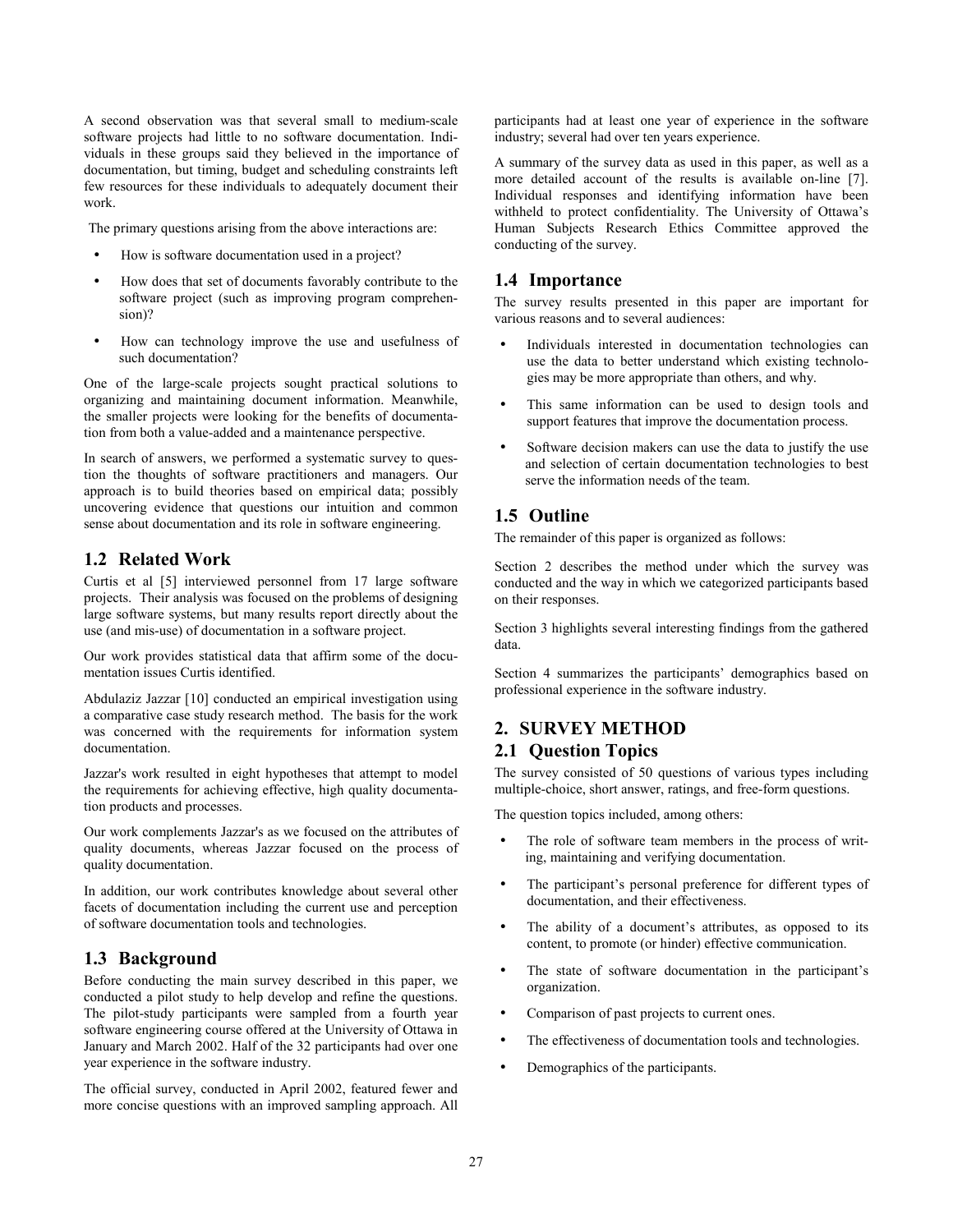# <span id="page-2-0"></span>**2.2 Participants**

Participants were solicited in three main ways. The members of the research team approached:

- Management and human resource individuals of several high-tech companies. They were asked to approach employees and colleagues to participate.
- Peers in the software industry.
- Members of software e-mail lists. They were sent a generic invitation to participate in the survey.

Most participants completed the survey using the Internet. A few replied directly via email.

There were a total of 48 participants that provided responses that were complete and contained valid data.

The participants were categorized in several ways based on software process, employment duties and development process as outlined below.

We divided the participants into two groups based on the individual's software process as follows:

- Agile. Twenty-five individuals that somewhat (4) to strongly (5) agree that they practice (or are trying to practice) agile software development techniques, according to Question 29 of the survey.
- Conventional. Seventeen individuals that somewhat (2) to strongly (1) disagree that they practice agile techniques, or indicated that they did not know about the techniques by marking 'n/a' for not applicable, according to Question 29 of the survey.

Our rationale for the above division is that the proponents of agile techniques promote somewhat different documentation practices from those recommended in conventional software engineering methodologies [\[1\]. \[2\].](#page-7-0)

In addition, we divided the participants based on current employment duties as follows:

- Manager. Twelve individuals that selected manager as one of their current job functions, according to Question 44.
- Developers. Seventeen individuals that are non-managers and selected either senior or junior developer as one of their current job functions, according to Question 44.

Finally, we divided the participants based on management's recommended development process as follows:

- Waterfall. Thirteen individuals that selected waterfall as the recommended development process, according to Question 46 of the survey.
- Iterative. Fourteen individuals that are non-waterfall participants and who selected either iterative or incremental development process, according to Question.

# **3. SURVEY RESULTS**

# **3.1 Technologies in Practice**

This section highlights several documentation tools with which the participants have had experience. The participants listed technologies they found useful, and ones not so useful.

Question 36 asked which software tools the participants find most helpful to create, edit, browse and / or generate software documentation.

Table 1 outlines the most frequently cited technologies based on the 41 responses to question 36.

|  |  | <b>Table 1: Useful Documentation Technologies</b> |  |
|--|--|---------------------------------------------------|--|
|--|--|---------------------------------------------------|--|

| Documentation Technology                        | Frequency | Percentage of<br>Participants |
|-------------------------------------------------|-----------|-------------------------------|
| MS Word<br>(and other word processors)          | 22        | 54 %                          |
| Javadoc and similar tools<br>$(Doxygen, Doc++)$ | 21        | 51 %                          |
| <b>Text Editors</b>                             | 9         | $22. \%$                      |
| Rational Rose                                   | 5         | $12\%$                        |
| Together (Control Centre, IDE)                  | 3         | 7 %                           |

Other technologies that participants found useful include ArgoUML, Visio, FrameMaker, Author-IT, whiteboards and digital cameras, JUnit and XML editors.

Question 37 asked which tools the participant finds the least helpful.

Several of the tools listed as most helpful by many participants were selected as least helpful by a few. These tools included MS Word and word processors (15% said they were least useful), JavaDoc and similar tools (12%), text editors (7%) and Rational Rose (2%).

In general, there is evidence that two types of technologies emerged as the most helpful for software documentation:

- Word and text processors. Although perhaps not the most efficient means of communication, these processors are flexible and in general easy to use.
- Automated documentation tools. These tools improve document maintenance by removing the need for this type of maintenance altogether.

An interesting comment from one of the participants about documentation technologies (extracted from question 37) was:

"The purpose of documentation is communication. Some tools are overapplied and the communication factor is lost. For example, a low level design tool should be easy to use in a brainstorming type of scenario when developers are hashing out the way to do something (currently, whiteboards are very effective for such interactions). If a low level design tool thinks its artifacts are an essential part of the software documentation to be maintained rigorously beyond that collaboration session, then that tool has an unwelcome fault."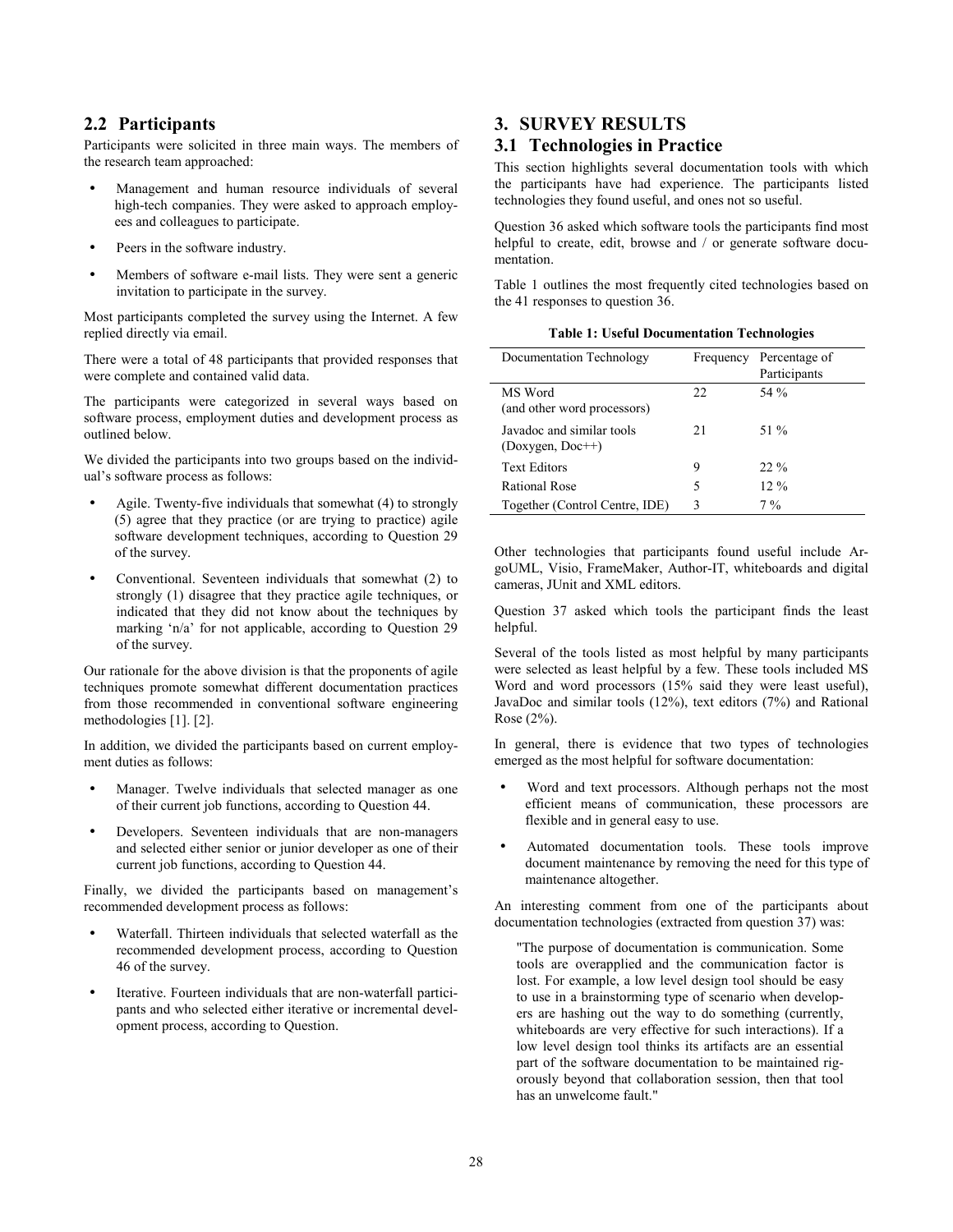<span id="page-3-0"></span>This individual believes strongly in the purpose of documentation being that of communication. As such, some documentation efforts have a finite lifetime; such as the artifacts resulting from a low-level design tool. The participant believes that low-level design tools which over-emphasize maintenance are severely faulted. The ideas of document lifetime and over-emphasis on maintenance will be further explored in this paper.

#### **3.2 Is Documentation Maintained?**

This section illustrates the extent to which documentation is maintained. The data presented below substantiates the claim that software documentation is rarely, if ever, updated. This information will serve as the basis for several other sections in this paper.

Question 4 asked the participants from personal experience how long it takes for supporting documentation to be updated when changes in the system occur. The documents we considered include: requirements, specifications, detailed design, low level design, architectural, and testing / quality documents

The participants selected from fixed values ranging between '*updates are never made'* (score of 1) and '*updates are made within a few days of the changes'* (score of 5)*.* 

Table 2 illustrates the preferred (mode) score, the percentage of responses of that score as well as the textual meaning of the score.

**Table 2: How often is documentation updated when changes occur in a software system?** 

| Document Type      | Mode | % of Mode | In Words    |
|--------------------|------|-----------|-------------|
| Requirements       | 2    | 52 %      | Rarely      |
| Specifications     | 2    | $46\%$    | Rarely      |
| Detailed Design    | 2    | $42. \%$  | Rarely      |
| Low Level Design 2 |      | 50 $\%$   | Rarely      |
| Architectural      |      | 40%       | Rarely      |
| Testing / Quality  |      |           |             |
| Documents          |      | 41 %      | Within days |

Simlarly, question 20 asked if the participants agreed that documentation is always outdated.

Many participants somewhat agreed (43%) with that statement, and a considerable number of individuals strongly agreed (25%).

The fact that documentation is infrequently updated does not imply that our sample participants work on projects of lower quality or that proper software engineering practices are not in place. In fact, another part of our survey indicates that software quality seems to be improving despite little to no improvement in the quality of software documentation [\[6\].](#page-7-0)

The evidence that documentation is rarely updated is important from a technology perspective. Since our results imply that usage of tools that support documentation maintenance will be sporadic at best, such tools must enable users unfamiliar with a document to quickly comprehend its structure and content so they can make consistent and correct changes. The tools must also be efficient from a task perspective, helping users to quickly accomplish what they intended to achieve.

# **3.3 Evolving Documentation Needs**

This section affirms the fact that the information needs of software professionals evolve over the lifetime of a project [\[1\],](#page-7-0) [\[4\].](#page-7-0)

Question 27 asked to what extent participants agreed that documentation useful during inception / construction differs from that which is useful during maintenance and testing.

The participants rated the question as follows: (1) strongly disagree, (2) somewhat disagree, (3) indifferent, (4) somewhat agree, and (5) strongly agree.

Overall, many participants strongly (32%) and somewhat (46%) agreed that their needs for different types of documentation change throughout a project's lifecycle. Only a small portion of participants strongly disagreed (7%) with the statement. The results are consistent among all participant categories outlined in Section [2.2.](#page-2-0)

Question 22 asked the participants if they agreed that most software documents have a finite useful lifetime and should subsequently be discarded or removed.

Table 3 compares the percentage of individuals that disagreed (score of 1 or 2) with those that agreed (score of 4 or 5) with question 22 based on the categories outlined in Section [2.2.](#page-2-0)

**Table 3: Does documentation have a finite lifetime?** 

| Participant<br>Category | Percentage<br>Disagree $(\% )$ | Percentage<br>Agree $(\% )$ | Sample Size |
|-------------------------|--------------------------------|-----------------------------|-------------|
| All                     | 50 %                           | 45 %                        | 46          |
| Agile                   | 52 %                           | 44 %                        | 25          |
| Conventional            | 59 %                           | 41%                         | 17          |
| Manager                 | 50 %                           | $42\%$                      | 12          |
| Developer               | 47 %                           | $47\%$                      | 17          |
| Waterfall               | 54 %                           | $46\%$                      | 13          |
| Iterative               | 46 %                           | 54 %                        | 13          |

It is important to note that few participants had neutral opinions about this question and in general there was a strong split of opinion. Another interesting point of analysis is that question 22 contains two sub-questions asking

- Do documents have a finite useful lifetime?
- If so, should they be discarded afterwards?

As mentioned, from Question 27 we observe that the document needs of most participants changes over time. This suggests that these individuals would also agree that a document has a finite useful lifetime. If this is true, then the disagreement in question 22 most likely stems from how these documents should be treated once they are no longer used, either archived or discarded. The fear to discard documents may be the result of not knowing whether, how, or when others might use a particular document. There may also be a reluctance to discard documentation due to the effort and resources required to produce it. It has been shown that archiving all documents and related artifacts has proved to be unsuccessful  $[8]$  – it tends to be impossible to search and use such a collection.

If few resources were expended to produce a document, then perhaps individuals would be less hesitant to discard such docu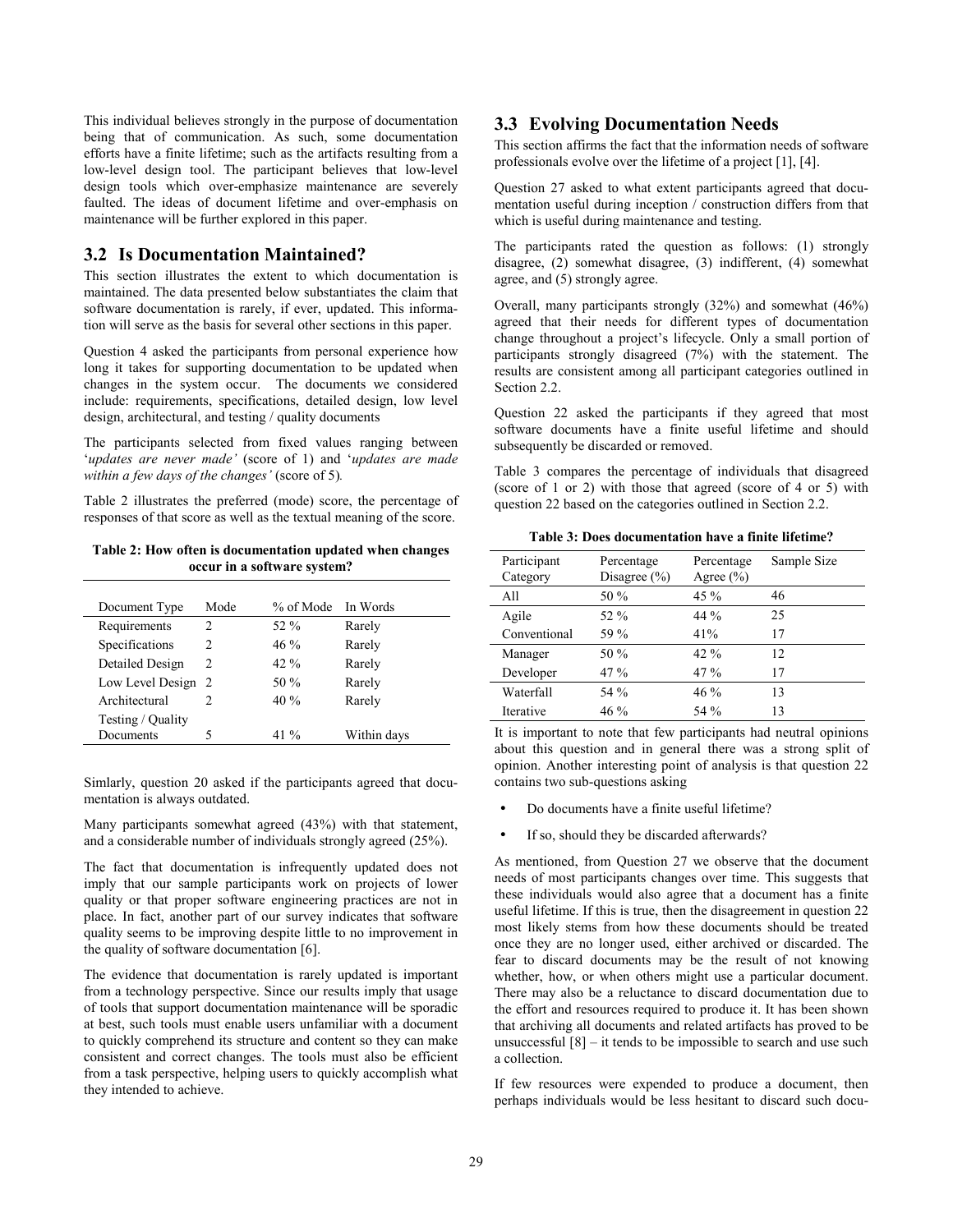mentation. If this hypothesis is true, then a potentially important niche for lightweight documentation tools may emerge. We will further describe the concepts of lightweight documentation, with future work set to determine its relevance to the documentation engineering community.

As well, if archiving documentation could be based on usage, and its management somewhat automated, then improved navigation would be possible, improving efforts to retrieve pertinent and hence better documentation [\[11\].](#page-7-0) In later sections, we will provide additional insight into a document's useful lifetime.

# **3.4 Documentation Usage**

This section highlights which types of documents are most used and by whom.

Question 6 asked how often the participant personally consulted the available software documentation between never (1) and always (5).

In general and as expected, the results were diverse varying from never to always. Overall, the most popular document was the specification document, whereas quality and low-level documents were the least consulted (mean of 2.96, st. dev 1.31).

Table 4 lists the most used documents based on the categories outlined in Section [2.2.](#page-2-0)

**Table 4: Extent to which the most consulted document type is typically consulted** 

| Participant<br>Category | Document Type most<br>consulted | Mean Consulta-<br>tion |
|-------------------------|---------------------------------|------------------------|
| All                     | Specifications                  | 3.85                   |
| Waterfall               | Testing / QA                    | 3.88                   |
| Iterative               | Specifications                  | 4.50                   |
| Agile                   | Specifications                  | 3.47                   |
| Conventional            | Specifications                  | 4.38                   |
| Manager                 | Requirements                    | 3.60                   |
| Developer               | Architectural                   | 4.33                   |

Most categories referenced specification documents most often, even though these documents are rarely updated as shown in Section 3.1. Although one would not argue that up-to-date documents are preferred, is it a requirement for useful and relevant documentation?

# **3.5 Relevant document attributes**

This section discusses how certain attributes contribute to a document's effectiveness.

Question 9 asked the participants how important particular document attributes contribute to its overall effectiveness. Participants gave rating between 1 (least important) and 5 (most important).

Table 5 lists the attributes considered in Question 9 in descending order based on the attributes perceived contribution to a document's effectiveness.

**Table 5: Document attributes and effectiveness** 

| Document Attribute                                            | Mean of<br>Q9 | Std.<br>dev. | % Rate<br>5 | % Rate<br>1 or 2 |
|---------------------------------------------------------------|---------------|--------------|-------------|------------------|
| Content – the document's<br>information                       | 4.85          | 1.57         | $85\%$      | $0\%$            |
| Up-to-date                                                    | 4.35          | 0.89         | $46\%$      | $0\%$            |
| Availability                                                  | 4.19          | 0.79         | 41 $%$      | $4\%$            |
| Use of examples                                               | 4.19          | 0.85         | 37%         | $4\%$            |
| Organization – sections /<br>subsections                      | 3.85          | 0.64         | 30%         | $4\%$            |
| $Type - req$ , spec, design,<br>etc.                          | 3.78          | 0.63         | $26\%$      | $11\%$           |
| Use of diagrams                                               | 3.44          | 0.60         | $15\%$      | 22 %             |
| Navigation – quality of<br>internal / external links          | 3.26          | 0.44         | 19%         | 33 %             |
| Structure – arrangement of $3.26$<br>text, diagrams, figures  |               | 0.60         | $11\%$      | $22\%$           |
| Writing Style – sentence /<br>paragraph structure,<br>grammar | 3.26          | 0.67         | $7\%$       | 19%              |
| Length $-$ not too long or<br>short                           | 3.15          | 0.64         | $7\%$       | $22\%$           |
| Spelling and grammar                                          | 2.93          | 0.85         | $0\%$       | $22\%$           |
| Author                                                        | 2.63          | 0.41         | $7\%$       | 48 %             |
| Influence to use it                                           | 2.62          | 0.48         | $12\%$      | 50 %             |
| Format – $pdf_{n}$ , doc, txt,<br>xml, etc.                   | 2.42          | 0.58         | $0\%$       | 54 %             |

For a more comprehensive analysis of the perceived relevance of certain documentation attributes, please refer to [\[6\].](#page-7-0) Specifically relating to documentation engineering, the data suggests that technologies and processes should:

- Focus on content and allow the author to easily create and maintain content rich documents.
- Focus on availability and allow for comprehensive publishing capabilities.
- Focus on examples and allow for better integration of examples within a document.

# **3.6 Support for document automation**

This section describes two viable approaches to improve documentation maintenance technology.

Question 24 asked if participants agree that software documentation contains a lot of information that can be extracted directly from the system's source code itself.

Question 30 asked if participants agree that automated testing (such as J-Unit) helps exhibit the true state of a system and is a useful tool for software documentation.

Overall, many participants strongly (22%) or somewhat (37%) agreed with the statement that a lot of information can be extracted directly from the source code. As well, 23% strongly and 49% somewhat agreed that automated testing provides resources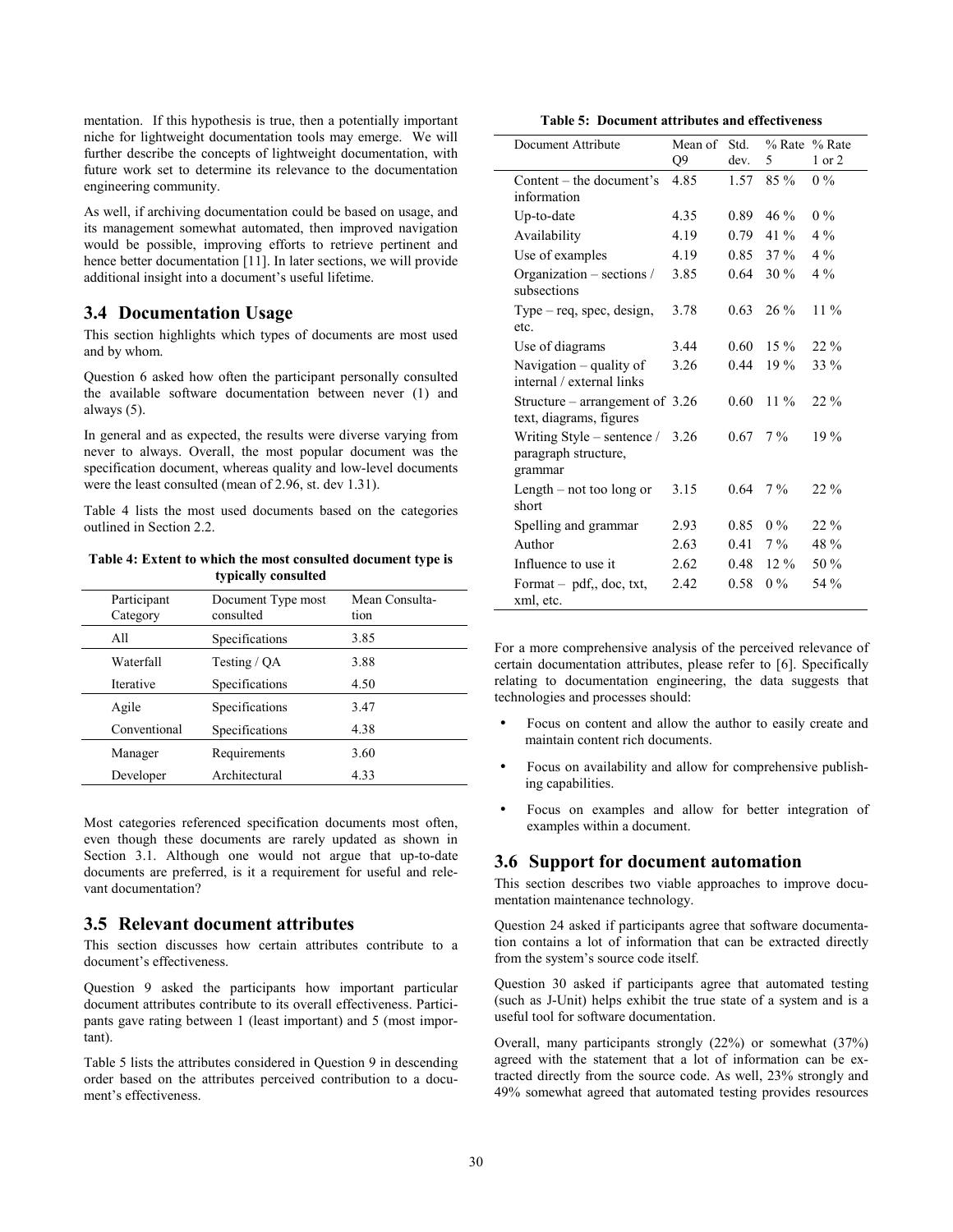that serve as useful documentation. Few participants (11% and 5% respectively) were strongly against the ideas above.

The evidence suggesting that test code contains a lot of useful data has important implications. For instance,

- It may be useful for information extraction tools to consider analyzing test source code for the purpose of documentation.
- Documenting results of automated system testing may better communicate the true features of a system.

Participants generally support the idea of improving document automation, and more research is required to determine what data should be extracted, and by what means.

# **3.7 Improving documentation through tracking**

Although more information should be extracted from the source code (as shown above), the process cannot be entirely automated. As one participant described "they [automated documentation tools] don't collect the right information."

This section describes the concept of tracking *software dynamics* (changes in a software project) for the purpose of documentation maintenance. For instance, as changes are made to a system's source code, then all relevant documentation that refers to that code would be *marked* as potentially requiring updating.

Question 31 asked participants if they agreed that a tool to track changes in software system for the purpose of document maintenance would be useful.

An overwhelming number of participants strongly (42%) and somewhat (40%) agreed with that statement, whereas only a few (7%) disagreed.

Based on the data from this survey, we believe the following requirements are justified for any technology relating to a documentation tracking mechanism as described above.

First, the technology should complement existing documentation tools to aid tool adoption and project integration. We feel it is important the technology focus on project dynamics (changes to software and related document artifacts) as opposed to documentation maintenance. From Section [3.1,](#page-2-0) we see that a variety of tools are already employed for documentation tasks and it is unlikely that individuals will adopt new technologies if it means they must abandon current ones.

Second, we suggest the technology support traceability among documents as well as between source code. As such, the technology could apply concepts similar to that of *authoritativeness* in hyperlinked environments [\[11\].](#page-7-0) This concept suggests that documents that reference (as well as are referenced by) by the most authoritative sources are also likely to be relevant and worthy of attention. Using proven techniques such as authoritativeness, the technology could improve its ability to rank and recommend relevant documents to its audience.

Third, it is important that the technology be able to report possible discrepancies and suggest the order in which maintenance should occur based on user feedback and the relative importance of the document.

We believe that such a technology would improve document quality and maintenance for the following two important, yet distinctive reasons:

- First, possible inconsistencies between documents and source code are highlighted for the user, helping to provide a maintenance map when updating documentation.
- Second, maintenance can be prioritized. Based on the notion that out-dated documentation can still be a useful [\[6\],](#page-7-0) one can then base maintenance on user feedback and necessity regarding document inconsistencies as opposed to solely on the fact that a document may be outdated.

# **3.8 Supporting Lightweight Documents**

This section brings together several key pieces of information to present a foundation in support of lightweight [\[1\],](#page-7-0) everyday documentation.

Key features of lightweight technologies include supporting

- Content creation over maintenance. Documents are rarely maintained. Technologies should be easy to use and support the creation of information as opposed to its maintenance.
- Ideas over accuracy. There is evidence to support the claim that documentation functions best as a communication medium (which need not always be accurate or up-to-date to be useful) [\[6\].](#page-7-0) Tools should facilitate the communication of ideas, and prompt feedback. For example, a whiteboard and digital camera can create effective documentation [\[4\].](#page-7-0)
- Simplified features. The tools most preferred for documentation include word processors and text editors (see Section [3.1\)](#page-2-0). These technologies provide extensive freedom to users and should be a role model for most documentation tools.
- Automated archiving. As seen in Section [3.3,](#page-3-0) many individuals are unlikely to discard documentation. However, too much documentation can decrease the usefulness of the entire repository [\[8\].](#page-7-0) Archiving based on user preferences and usage could reduce the total number of visible documents without actually having to discard any.
- Reader feedback. Feedback is an important tool of communication [\[1\], \[4\].](#page-7-0) As a consequence, the easier the reader can provide feedback, the more attuned the writer can become at providing useful content.

# **3.9 Project Size Independence**

This section provides evidence that the conclusions drawn in previous sections appear to be independent from the project size (based in thousands of lines of code, KLOCs).

Question 41 asked what for the size of the participants' current project in thousands of lines of code (KLOCS). The available sizes were less than 1, 1-5, 5-20, 20-50, 50-100, over 100 KLOCS or N/A.

[Table 6](#page-6-0) illustrates the project size distribution for all categories outlined in Section [2.2.](#page-2-0)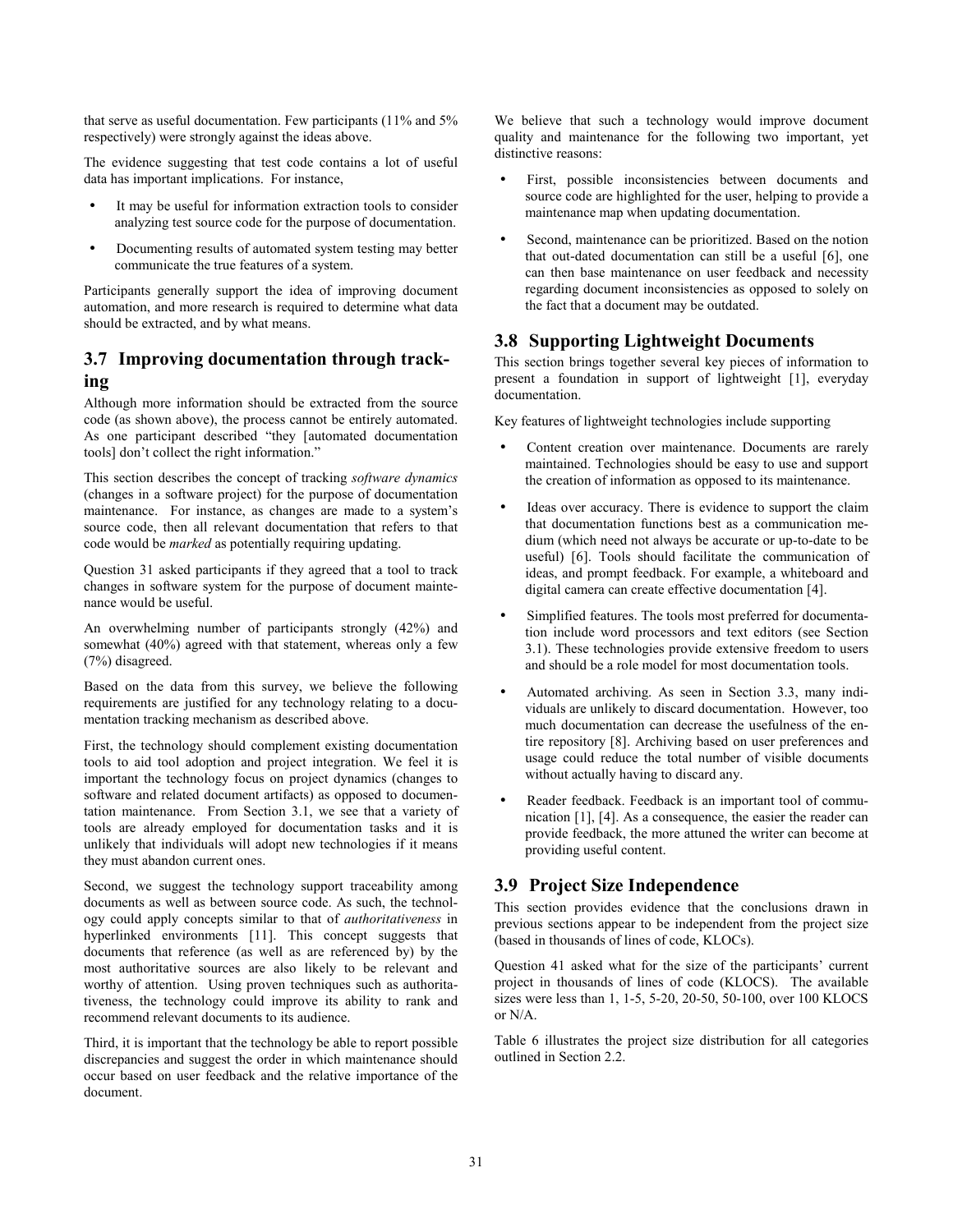<span id="page-6-0"></span>

| Participant<br>Category | Percent of<br>projects between projects $\geq$ | Percent of | Number of<br>Individuals |
|-------------------------|------------------------------------------------|------------|--------------------------|
|                         |                                                |            |                          |
|                         | 1 and 20 KLOCS 50 KLOCS                        |            | considered               |
| All                     | 29 %                                           | $35\%$     | 45                       |
| Waterfall               | 36 %                                           | 44 %       | 13                       |
| Iterative               | 31 %                                           | 39 %       | 13                       |
| Agile                   | 36 %                                           | 44 %       | 25                       |
| Conventional            | 24 %                                           | 18 %       | 16                       |
| Manager                 | 33 %                                           | 50 %       | 12                       |
| Developer               | $35\%$                                         | $35\%$     | 17                       |

**Table 6: Participants Project Size in KLOCs** 

It is interesting to point out that a larger then expected portion of agile participants are working on large projects (agile development is typically associated with small projects). Our phrasing of practicing agile techniques helps explain this high percentage. In the context of our research, individuals were asked if they practice agile techniques. Agreement with this statement does not necessarily imply that the project itself is agile. As such, it is not unfounded to have such a large portion of agile techniques applied to large projects.

Using Spearman's Rank Correlation [\[9\],](#page-7-0) the correlation between project size and the individual's software techniques (ranging from highly conventional to highly agile) was very low (-0.09). Similarly, the correlation of project size to the individual's role (ranging from highly managerial to highly developmental) was quite low  $(0.19)$ .

The low correlation above, and the fair representation of the software categories outlined in Section [2.2](#page-2-0) suggest that the results cited in previous sections should hold regardless of project size.

# **4. DEMOGRAPHICS**

In this section, we will describe the participants' demographics. The divisions separate individuals based on software experience, current project size and software duties. The purpose of this section is to show that the survey was broad-based, and therefore more likely to be valid in a wide variety of contexts.

Table 7 illustrates the participant's experience in the software field (based on number of years in the industry).

| Software Experience (years) | Number of<br>Participants | Percentage |
|-----------------------------|---------------------------|------------|
| $\leq 1$                    | $_{0}$                    | $0\%$      |
| $1$ to $4$                  | 11                        | $23\%$     |
| 5 to 10                     | 14                        | $30\%$     |
| >10                         | 22                        | $47\%$     |

Table 8 indicates the current job functions held by the participants. Please note that one individual can have several functions.

**Table 8: Participants' Employment in the Software Field\*** 

| <b>Job Functions</b>     | Number of<br>Participants | Percentage |
|--------------------------|---------------------------|------------|
| Sr. Software Developer   | 19                        | $40\%$     |
| Software Architects.     | 17                        | $36\%$     |
| Project Leader           | 14                        | $30\%$     |
| Manager                  | 12                        | $26\%$     |
| <b>Technical Writers</b> | 10                        | $21\%$     |
| <b>Quality Assurance</b> | 9                         | $19\%$     |
| Jr. Software Developers  | 5                         | $11\%$     |
| Other                    | 4                         | $9\%$      |
| Software Support         | 3                         | 6 %        |
| None of the above        | 3                         | $6\%$      |
| Student                  |                           | $2\%$      |

\* Note that many participants performed one or more function.

It appears from the data above that most employment areas in the software field have been well represented. The two somewhat under-represented categories are Junior Developers and Software Support. This survey was not directed at students since they probably would have lacked the experience to provide useful results.

# **5. SUMMARY**

The data from the April 2002 survey of software professionals can be helpful in guiding the design of software documentation technologies including tools, notations and methodologies that will more promptly satisfy the needs of real software projects. As well, decision makers will be able to choose more appropriate documentation strategies and technologies based on needs as opposed to generic expectations.

In regards to documentation engineering, the following observations and suggestions can be drawn from this paper:

- Document content can be relevant even if it is not up to date. (However, keeping it up to date is still a good objective). As such, technologies should strive for easy to use, lightweight and disposable solutions for documentation.
- Documentation is an important tool for communication and should always serve a purpose. Technologies should enable quick and efficient means to communicate ideas as opposed to providing strict validation and verification rules for building facts.

Learning to cope with the fact that documentation is almost always out-dated and inconsistent, we can then appreciate and utilize it as a tool of communication. Documentation, like communication, can then be judged based on its ability to impart knowledge in its audience; something which need not be up-todate and consistent (just good enough to serve its purpose) [\[4\].](#page-7-0) 

#### **5.1 Future Work**

Based on these findings as well as the additional questions raised from this survey, the list below provides some possible avenues for continued research in this field.

Conducting a second, much larger survey on this topic, or a derivative depending on the focus of the research.